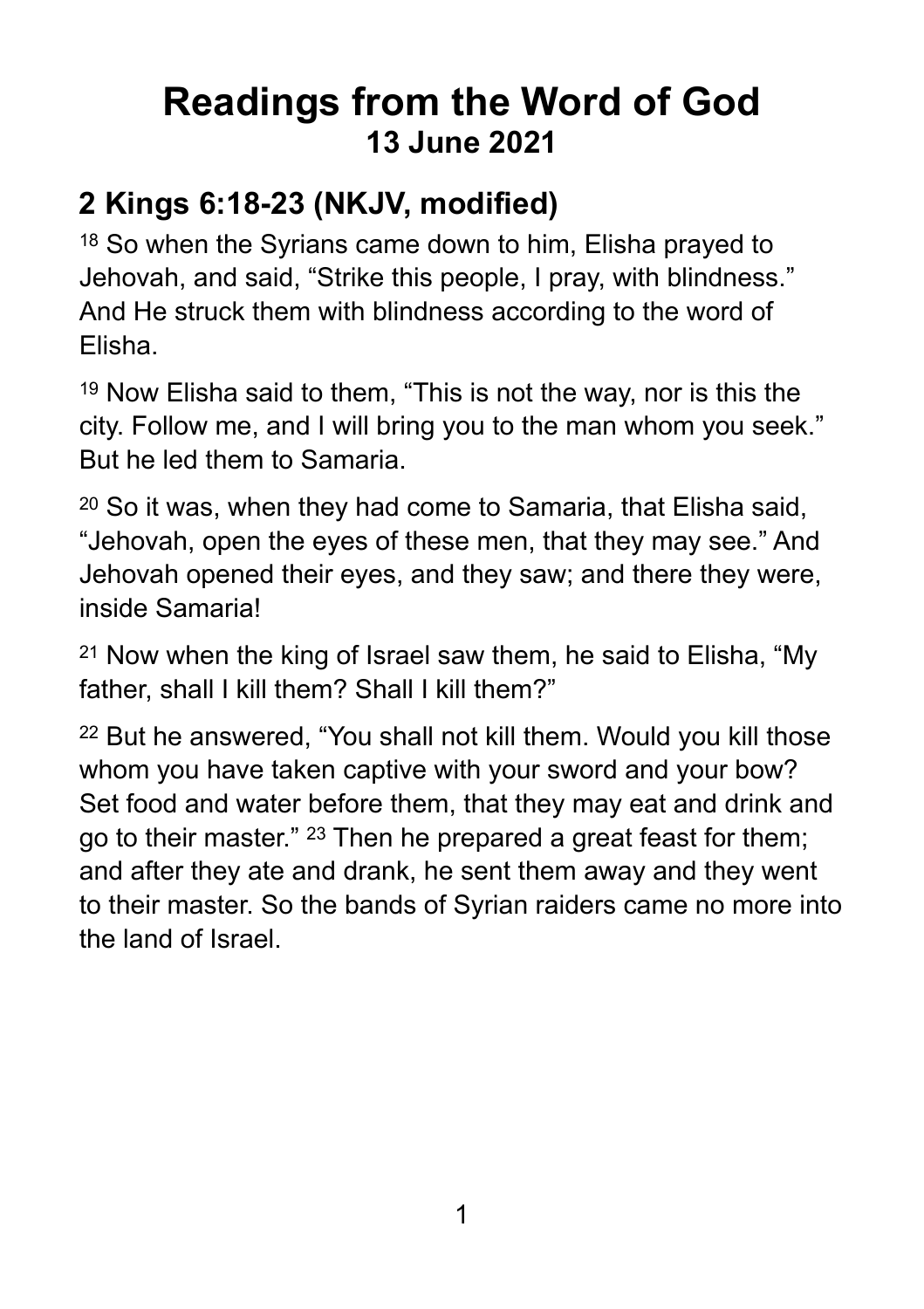# *True Christianity* **§758**

If our rational faculty is earthly in nature, it is capable of supporting any notion it wishes to. It is capable of giving support equally to something false and to something true. ….

If our rational faculty is spiritual in nature, though, it is quite the opposite. How do we develop spiritual rationality? We turn to the Lord and he gives us a love for what is true.

# *Sacred Scripture* **§59**

The first task [of people who seek enlightenment when they read the Word] is to put together a body of teaching for themselves from the literal meaning of the Word. That is how they light a lamp in order to go further. Once they have put together a body of teaching and lit the lamp, they see the Word in the light of that lamp.

However, people who have not put together a body of teaching for themselves first look to see whether the theological perspective offered by others and generally accepted does in fact agree with the Word; and they accept what agrees and dissent from what does not. That is how they form their body of teaching, and through their body of teaching, their faith.

#### *Secrets of Heaven* **§7298:2**

[I]t should be recognised that it is in accordance with the laws of order that no one should become convinced of the truth instantaneously, that is, should instantaneously be made so sure of the truth that he is left in no doubt at all about it. The reason for this is that when truth is impressed on a person in that kind of way, he becomes so fully convinced of it that it cannot be broadened in any way or qualified in any way. Truth like this is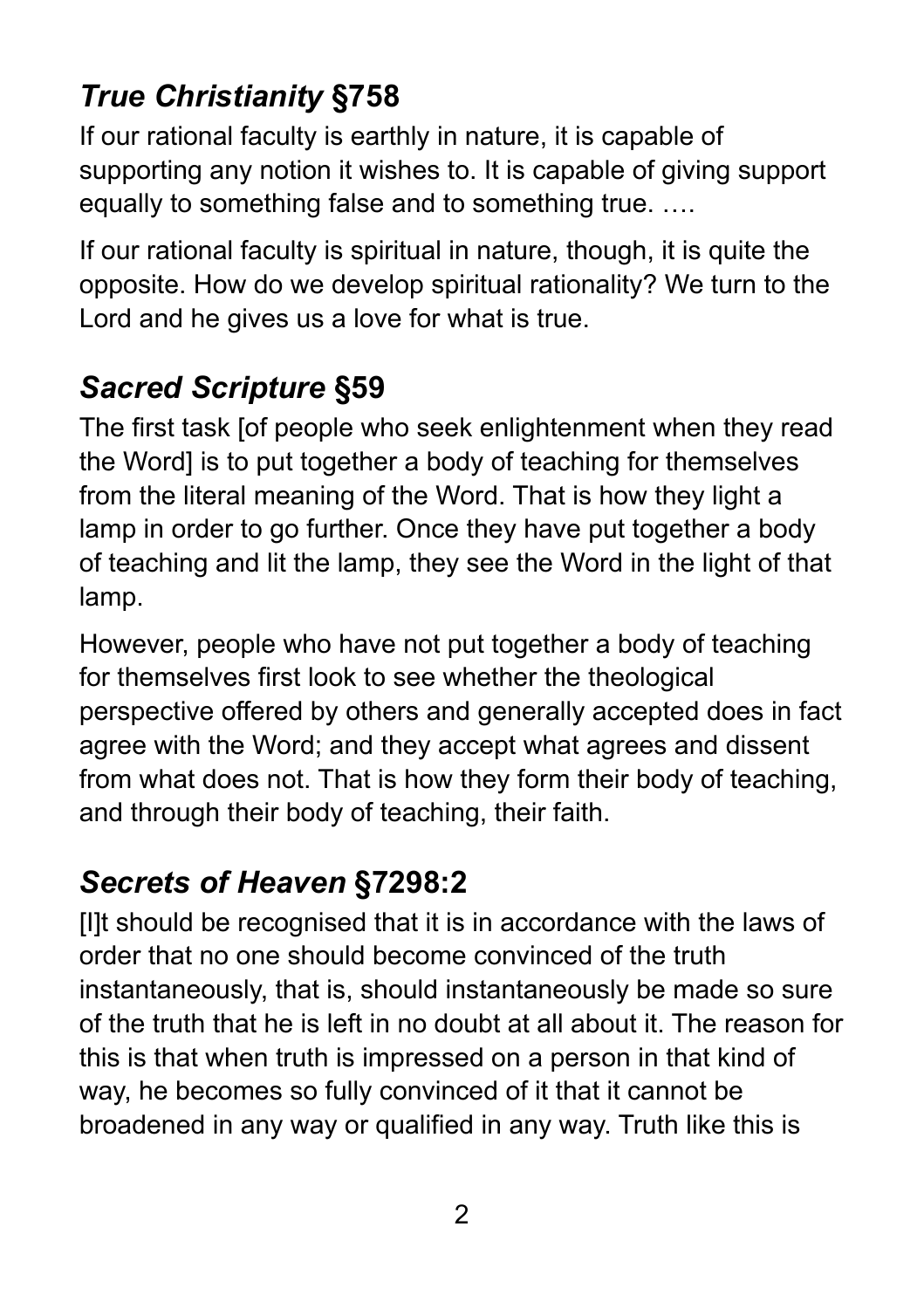represented in the next life as that which is hard, not allowing good into itself to make it pliable.

This goes to explain why in the next life as soon as some truth is presented through plain experience to good spirits, some opposing idea giving rise to doubt is presented. In this way they are led to think and ponder over whether it is indeed a truth, gather reasons in support of it, and so introduce that truth into their minds by the use of reason. This enables their spiritual vision in respect of that truth to be broadened, seeing even into the ideas that are opposed to it. They therefore see and perceive with their understanding every characteristic of the truth, and from this are able to let in the influences coming from heaven as the situation demands; for truths take varying forms as dictated by circumstances.

### **Joshua 24:13-15 (NKJV, modified)**

<sup>13</sup> "I have given you a land for which you did not labour, and cities which you did not build, and you dwell in them; you eat of the vineyards and olive groves which you did not plant." 14 "Now therefore, fear Jehovah, serve Him in sincerity and in truth, and put away the gods which your fathers served on the other side of the River and in Egypt. Serve Jehovah! 15 And if it seems evil to you to serve Jehovah, choose for yourselves this day whom you will serve, whether the gods which your fathers served that were on the other side of the River, or the gods of the Amorites, in whose land you dwell. But as for me and my house, we will serve Jehovah."

# **Romans 12:2 (NKJV)**

And do not be conformed to this world, but be transformed by the renewing of your mind, that you may prove what is that good and acceptable and perfect will of God.